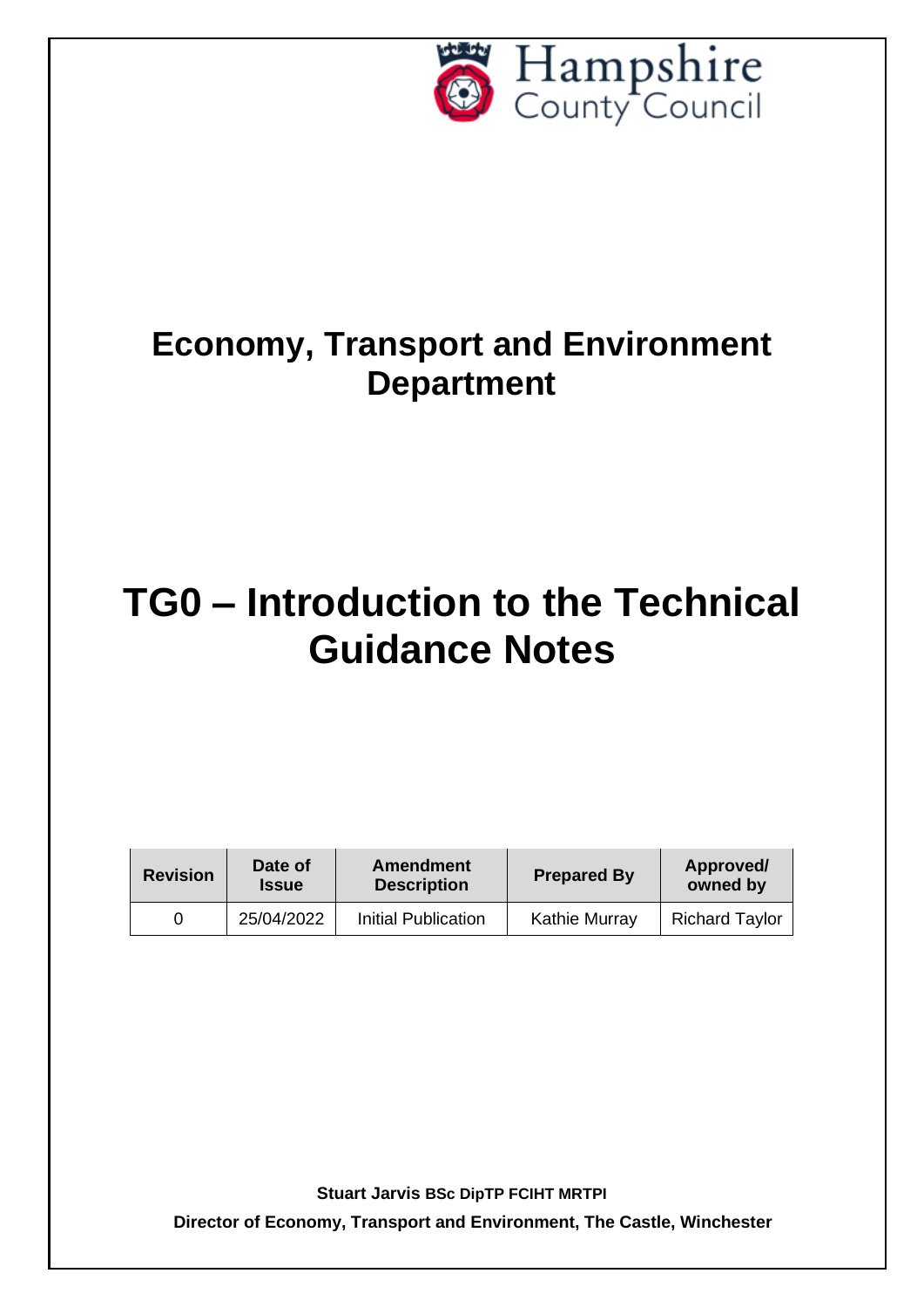

#### **CONTENTS**

| $\mathbf{A}$ is a set of the set of the set of the set of the set of the set of the set of the set of the set of the set of the set of the set of the set of the set of the set of the set of the set of the set of the set of th |
|-----------------------------------------------------------------------------------------------------------------------------------------------------------------------------------------------------------------------------------|

| Appendix A List of Hampshire County Council's Technical |
|---------------------------------------------------------|
|                                                         |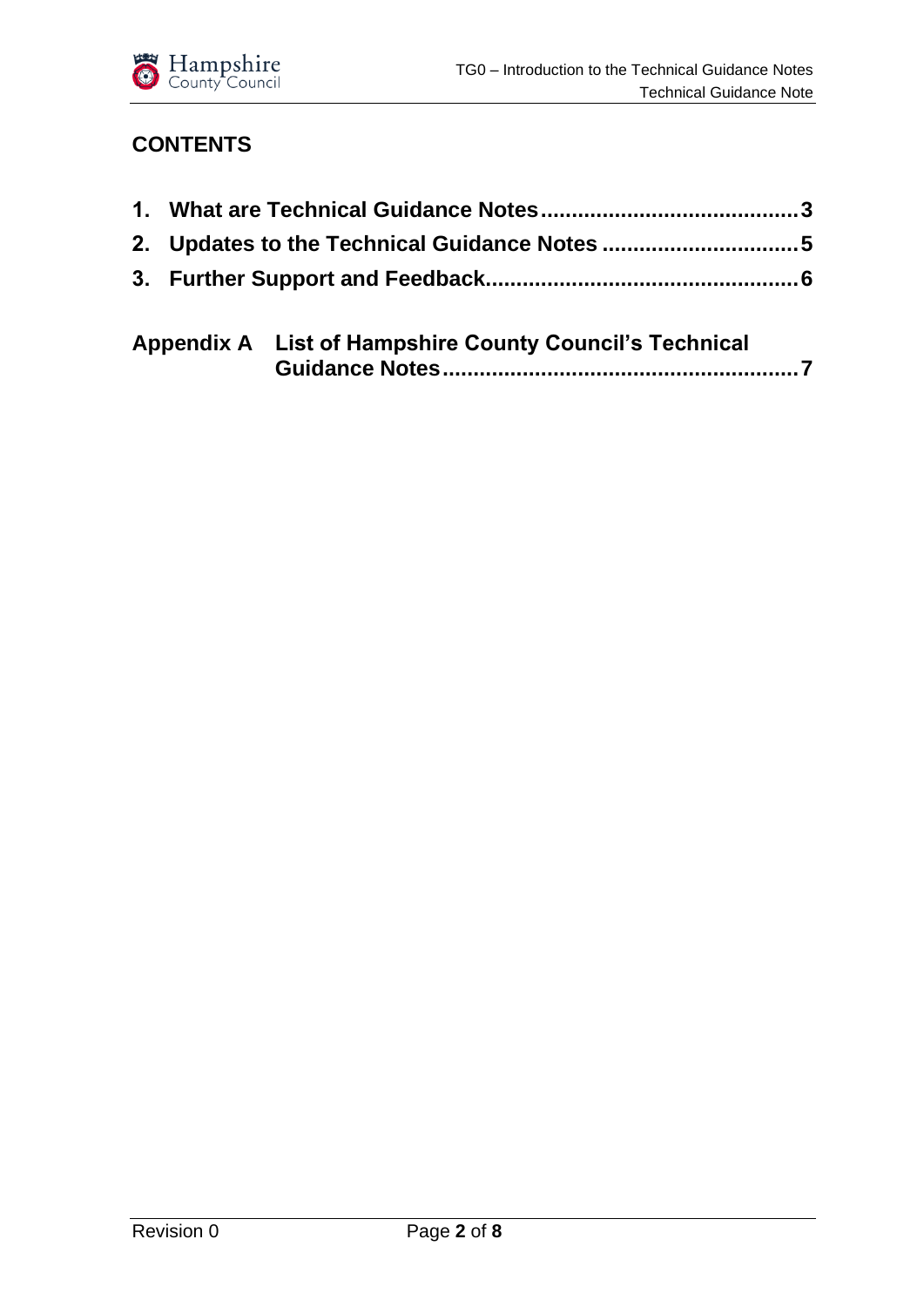

### <span id="page-2-0"></span>**1. What are Technical Guidance Notes**

- 1.1. The technical guidance notes (TGs) detail what the adoptable standards are within Hampshire. These documents form part of the framework of the material use policy and commuted sum policy. The Technical Guidance notes are as detailed in Appendix A and are available at [https://www.hants.gov.uk/transport/developers/technical-guidance.](https://www.hants.gov.uk/transport/developers/technical-guidance)
- 1.2. The aims of the standards are to ensure the safety of the public (using the Highway) and the maintenance teams that maintain public assets. They are intended to provide resilient designs specifying appropriate materials balancing cost and quality to minimise long term maintenance costs. The guidance is intended to inform planners/developers/designers/consultants of what Hampshire County Council will accept on the highway network early in the design proposal stage.
- 1.3. Specifically, the Technical Guidance Notes detail:
	- How national standards are to be used in Hampshire's local highway network including how Manual for Streets, Design Manual for Roads and Bridges and other national guidance are to be applied.
	- Any Hampshire specific requirements
	- Guidance on associated standards and guidance / relevant information that should be referred to and process steps.
- 1.4. The TGs replace most of the content of Hampshire County Council's Companion Guide to Manual for Streets, which requires updating. A number of the TGs have been published and the Companion Guide to Manual for Streets will be revised when all of the TG's have been issued. In the interim if there is a discrepancy between HCC's Companion Guide to Manual for Streets and the published TGs, then the TGs shall take precedence. Feedback on any ambiguities contained in the documents would be welcomed and should be referred to Technical.quidance@hants.gov.uk before designs are submitted.
- 1.5. Throughout the TGs the following verbs have been used to detail the requirements (following the same verb usage as in the Design Manual for Roads and Bridges – Refer to GG 101).
	- The verb 'must' indicates a statutory or legislative requirement these cannot be departed from.
	- The verb 'shall' indicates a requirement of Hampshire County Council – if these are not complied with a Departure from Standard is required.
	- The verb 'should' indicates advice expressed as a recommendation – these should be followed wherever possible.
	- The verb 'may' indicates advice expressed as a permissible approach.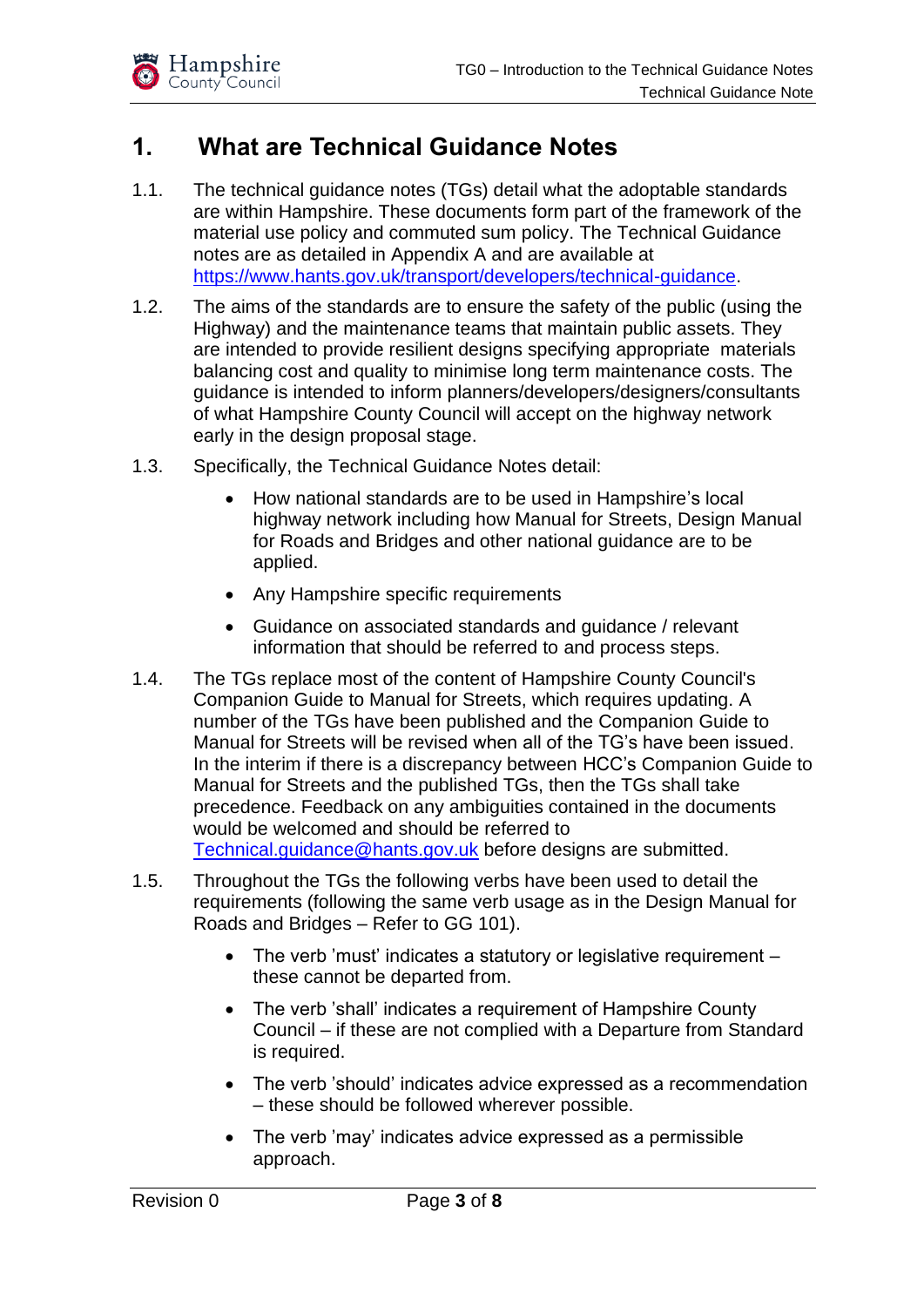

- 1.6. If a design does not comply with the Design Standards as required/detailed in the Technical Guidance Notes (this includes any cross reference to DMRB or other published standards), then a Departure from Standard is to be sought for each element of the design that does not comply. The Technical Guidance Notes take precedence. Refer to TG17 – [Departures](https://documents.hants.gov.uk/transport/TG17TechnicalGuidanceNote-DeparturesfromStandard.pdf)  [from Standard.](https://documents.hants.gov.uk/transport/TG17TechnicalGuidanceNote-DeparturesfromStandard.pdf)
- 1.7. There is also a range of national highway design guidance such as Local Transport Notes and Traffic Advisory Leaflets which are guidance and do not constitute a standard. These are useful reference documents and provide guidance on how to approach different situations, but these are "guidance" and as such any design that does not comply fully with such guidance does not constitute a Departure from Standard (unless elements of such guidance are expressly made a requirement within HCC's TGs).
- 1.8. Please note: Approval of a Departure from Standard **does not** remove any duties or responsibilities in general and under the Construction (Design and Management) Regulations (CDM). The risks associated with the design, construction, maintenance and operation of the design must be fully considered by the Designer in general and under the CDM Regulations. The Design Organisation retains responsibility for the quality of the design incorporating the Departure, including user safety, buildability, maintainability, compliance with the CDM Regulations and environmental legislation.
- 1.9. The Designer must consider whether the proposed Departure can be constructed safely and in accordance with Health and Safety legislation. The CDM Regulations require the application of foresight to consider what hazards exist and to ensure, as far as is reasonably practicable, that these are either eliminated or managed effectively through the process of risk assessment. Non-compliance with the CDM Regulations by organisations or individuals is a criminal offence.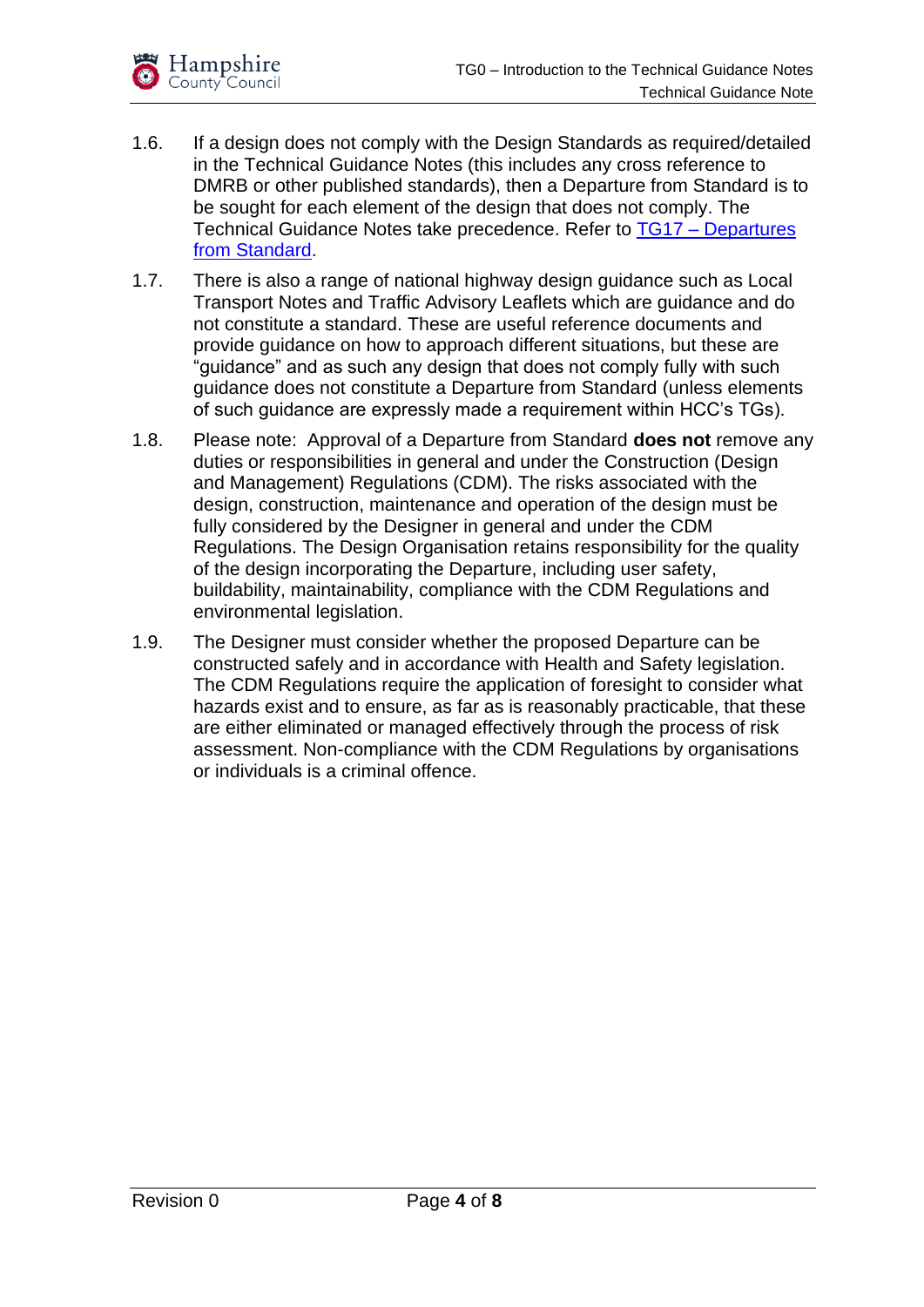#### <span id="page-4-0"></span>**2. Updates to the Technical Guidance Notes**

- 2.1 When the TGs are updated, the location of the changes made since the last revision are indicated by a bar in the left-hand margin.
- 2.2 If you would like to be notified about changes to the TG's, please subscribe using the link below.

**[Subscribe/Unsubscribe](https://forms.office.com/Pages/ResponsePage.aspx?id=tdiBPwfuF0yGnB20OQGNm661z4X5ihhApacH58zbnRlUNlAwMjNOMTBMRVVPNUhHMVVWVThESldCMiQlQCN0PWcu) to update notifications by completing this form**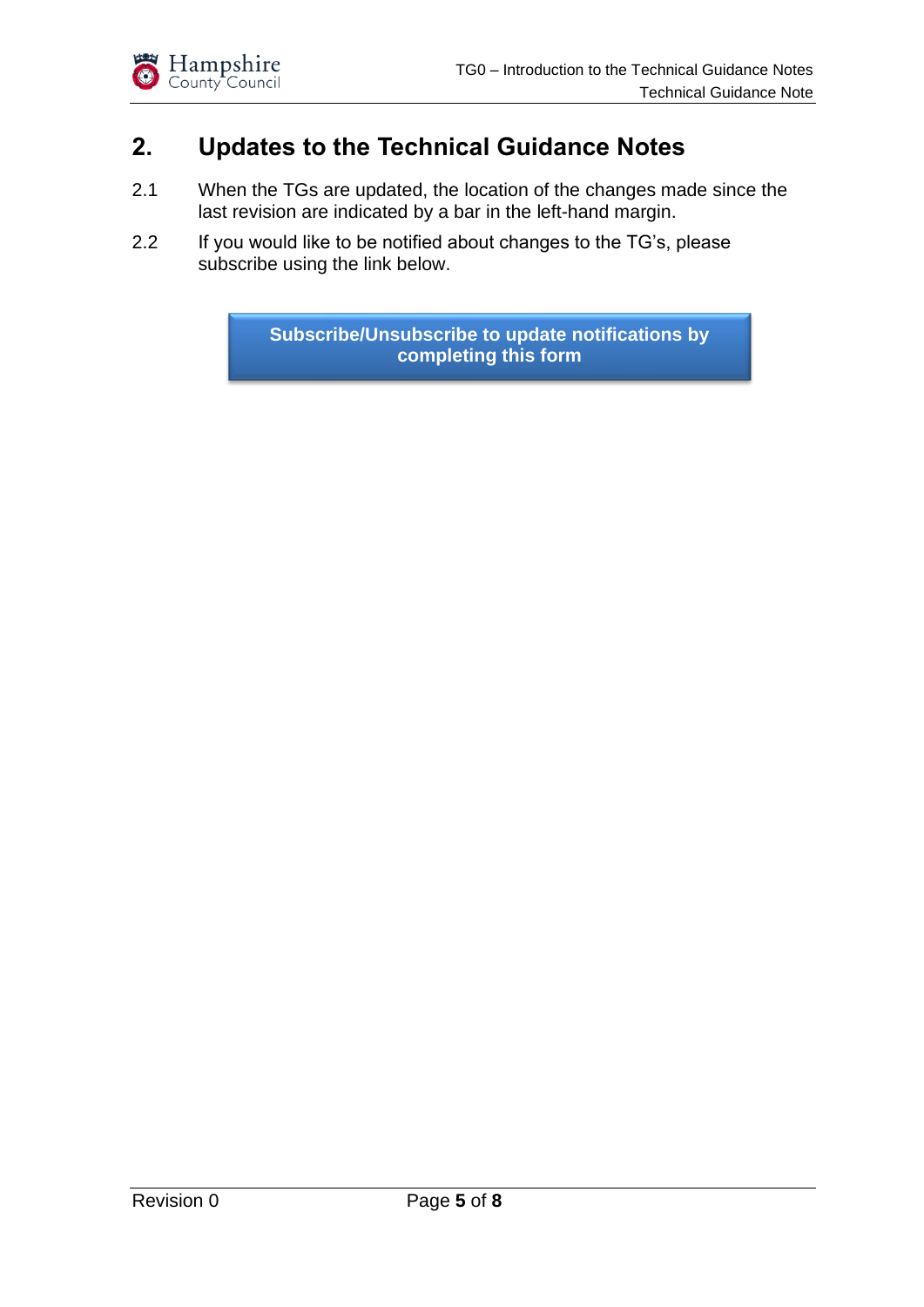

## <span id="page-5-0"></span>**3. Further Support and Feedback**

3.1 Feedback on any ambiguities contained in the documents would be welcomed. Should you have any queries or feedback about any of the Technical Guidance Notes, please send an email to [Technical.guidance@hants.gov.uk](mailto:Technical.guidance@hants.gov.uk)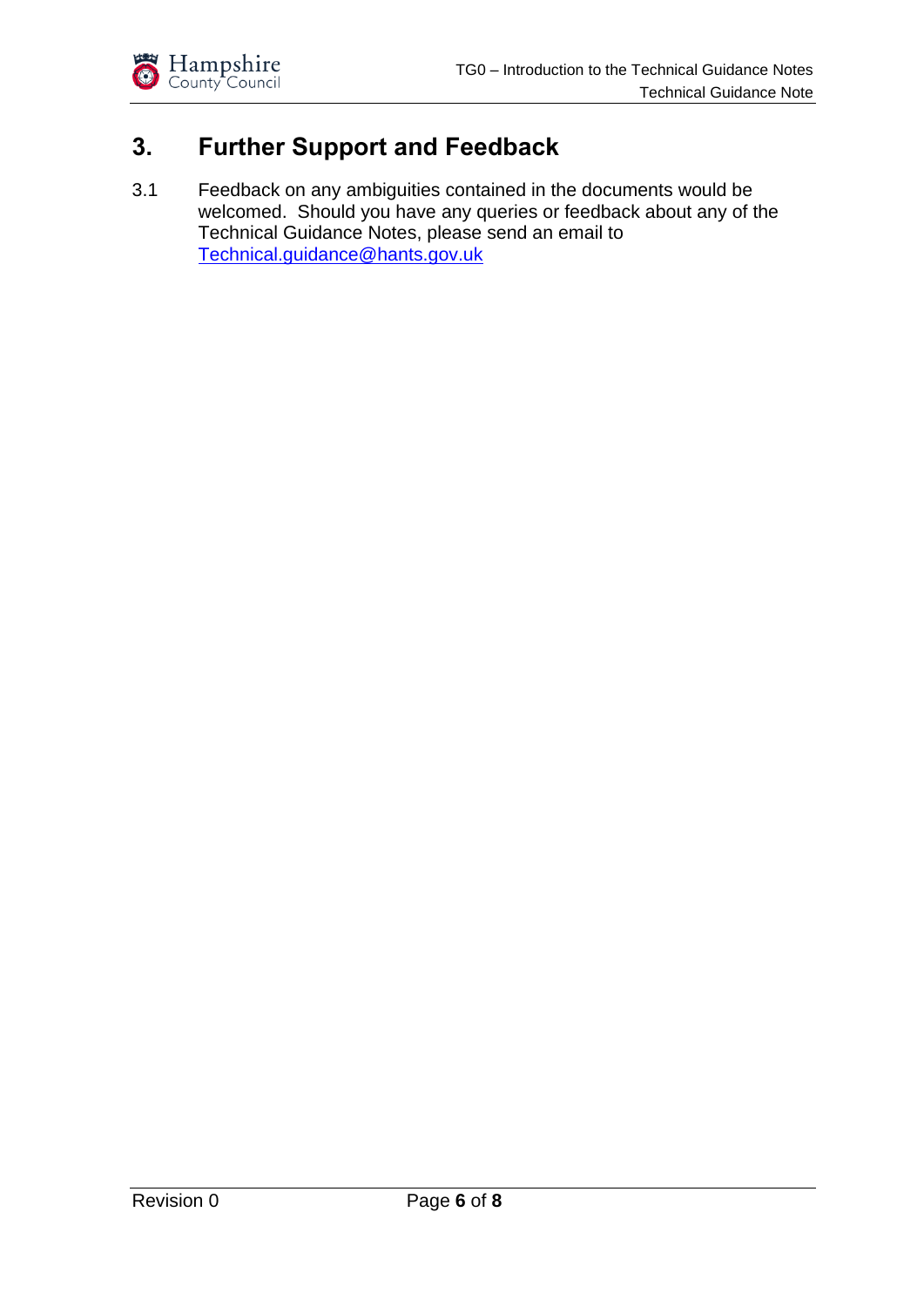#### <span id="page-6-0"></span>**Appendix A List of Hampshire County Council's Technical Guidance Notes**

| <b>Reference</b> | <b>Technical Guidance Note Title</b>                               |
|------------------|--------------------------------------------------------------------|
| TG <sub>0</sub>  | Introduction to the Technical Guidance Notes                       |
| TG1              | <b>Highways Cross-Sections</b>                                     |
| TG <sub>2</sub>  | <b>Alignment Design</b>                                            |
| TG <sub>3</sub>  | <b>Stopping Sight Distances and Visibility Splays</b>              |
| <b>TG4-1</b>     | <b>Traffic Signal Junctions</b>                                    |
| <b>TG4-2</b>     | <b>Signal Controlled Crossings</b>                                 |
| <b>TG4-3</b>     | CCTV, VMS and Journey Time Monitoring                              |
| TG <sub>5</sub>  | Geotechnical Investigation, Testing and Design                     |
| <b>TG6-1</b>     | <b>Pavement Foundation Design</b>                                  |
| <b>TG6-2</b>     | Flexible and Rigid Pavement Design                                 |
| <b>TG6-3</b>     | Small Element (block paving) and Permeable Pavement Design         |
| <b>TG6-4</b>     | <b>Permeable Paving</b>                                            |
| TG7              | <b>Adoption of Structures</b>                                      |
| TG <sub>8</sub>  | <b>Drainage</b>                                                    |
| <b>TG8-1</b>     | Drainage - Infiltration                                            |
| TG <sub>9</sub>  | Public Transport Infrastructure (inc Bus Stops, Shelters, RTPI)    |
| <b>TG10</b>      | Footways / Cycleways / Shared Surfaces                             |
| <b>TG11</b>      | <b>Traffic Calming</b>                                             |
| <b>TG12</b>      | <b>Signs and Bollards</b>                                          |
| <b>TG13</b>      | <b>Street Lighting</b>                                             |
| <b>TG14</b>      | <b>Collision Risk Assessment, VRS and Passive Street Furniture</b> |
| <b>TG15</b>      | Trees, Landscape and Ecology                                       |
| <b>TG16</b>      | Not used                                                           |
|                  |                                                                    |